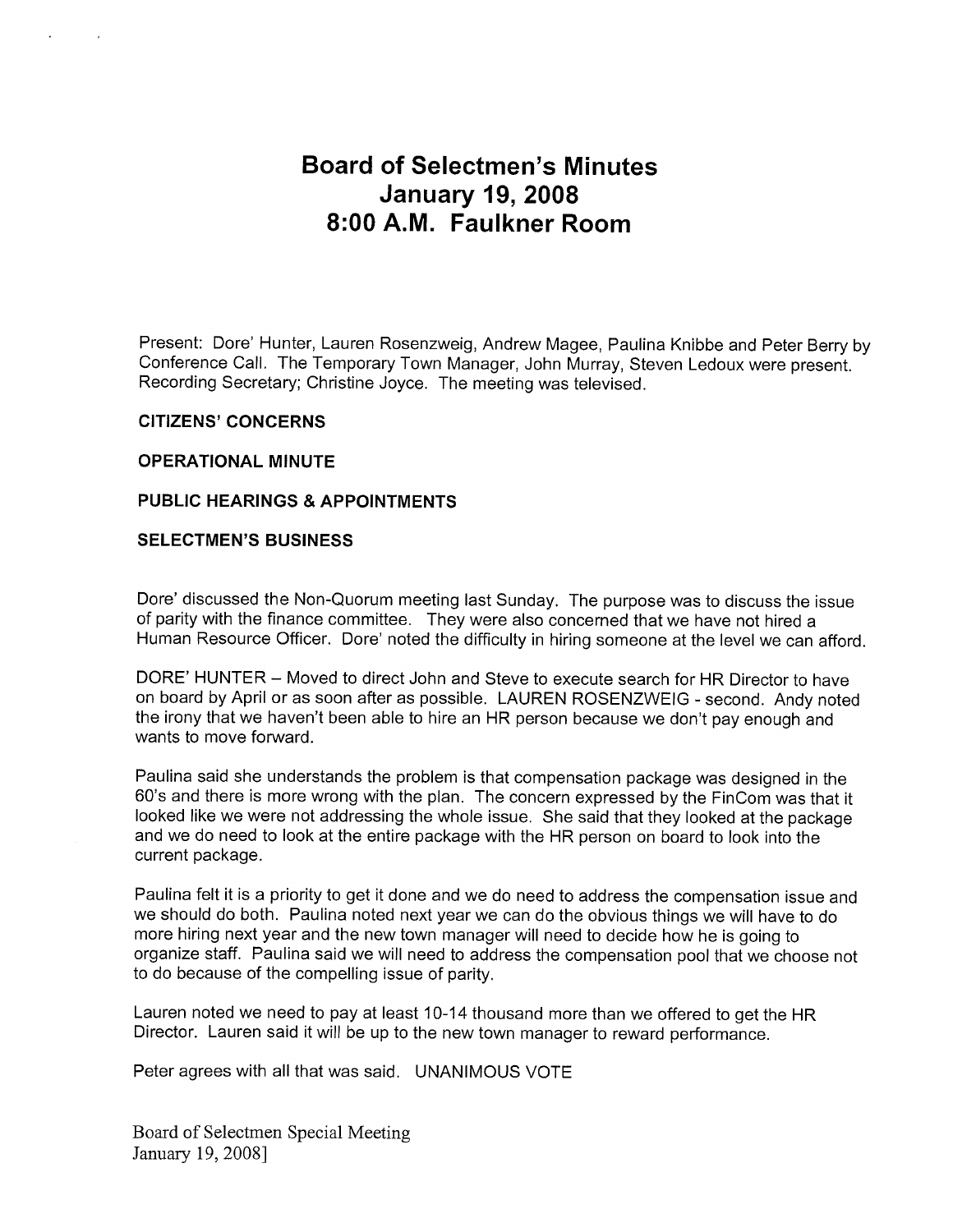Dore' outlined the discussion on the wage increase. The Finance Committee asked about the comparative town's we used to review parity increases.

Dore' suggested that we move forward and change proposal to the <sup>100</sup> per cent average this year, but not the 105%. Dore' noted that staff would not be happy. He also noted that we need to take care of our employees to retain them.

DORE' HUNTER -Move with regret to get the whole thing done we move forward to go to 100 percent and to make the changes. Stick with the 100 % and do the research with the new town manager DORE' HUNTER — Moved go to 100 % of average of comparative communities, and interact with finance and others appropriate to move to higher amount. PAULINA KNIBBE second.

### Motion Withdrawn

Paulina said the entire subject of compensation is long overdue, and if we were to say that we are doing this year, but it is a multi year issue. The 105% increase for staff will bring it up to parity. She said that she was in favor of 100% this year and looking forward next year.

Andy asked how long it will take to get this completed. He felt we need to address this now. What he sees is we are telling staff this is the third study in the last five or six years in which it has been found that we are under-paying our staff and now we've tabled it again and are telling them don't worry we will resolve this. Andy suggested we set aside 105%.

Andy spoke about his frustration about the Fincom's issue regarding using Newton as a comparitable community. That is one town and removing it will not change the results of these studies.

Lauren said that the problem to solve is we have extremely professional staff and are devoted to the Town and care deeply for the Town. However, the staff needs to look for more money for their families. How do we keep the good people here and stop them from going elsewhere. She said the issue here is we need to have more of an increase. Moral is low and we do appreciate the staff and we want all those in town to be comfortable with the increase and to make sure people are sure it was vetted. She said she would be more comfortable having money for the new manager to hire a New HR Director.

Pauline said the objections from the FinCom were related to issues with the study. Second piece is the category of objects of a blanket 105% for every one. It was the broad brush stoke that would raise concerns with some people. She is not opposed to setting aside for the Town Manager and Human Resource Director for next year to use as incentive, bonuses and dealing with issues above the 100%.

Peter said he is in agreement with Paulina and put money aside.

John said if they go to 100 it would save \$125,000.

DORE' HUNTER - Move we take the 105% off the table. PAULINA KNIBBE —second. Vote 3- <sup>1</sup> Andy No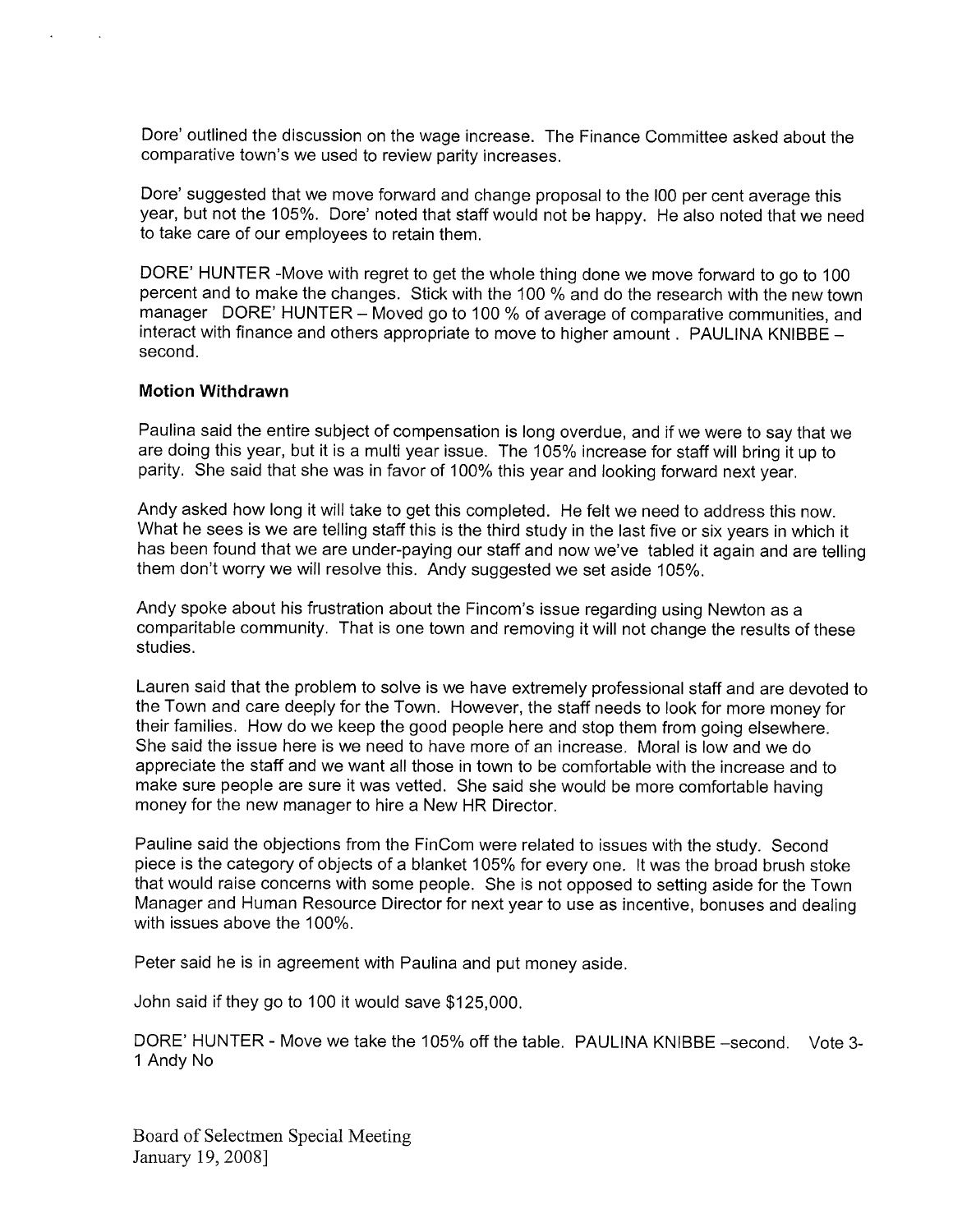Andy reviewed the letter prepared by Dore'. He said this is a very appropriate letter and felt it would be a good motion. Peter had no statement on the letter to non-union staff; he agreed with the letter also.

PAULINA KNIBBE - Move that the Board accept the statement letter and transmit it to town staff. DORE' HUNTER — second.

Peter asked that it be reformatted and signed by the entire Board.

Lauren said that we strongly look to our budget to create the delta. She said she wanted this letter to be given to the FinCom and the community.

Dore' asked that it be put on web site. Paulina asked that the Beacon also.

Dore' said the ALG situation that was outlined in the memo from Jonathan Chinitz.

Lauren said that faced with being told "no split" and go use NESWC funds her main thing is having more of a shift to town revenues. It is more difficult if we don't have an increasing split. She noted that the caveat said that schools, ALG will take a really comprehensive look at what the shift of revenue will be so we don't have to look at this each year.

Dore' said that they had a discussion of the fabric of ALG. He thinks the group can and will decide how many people should be there and thinks that each of the three groups have who they want there representing them.

Dore' noted that 80% of our time deciding how we will divide the big pot. Dore' hoped the group will stay active during the summer months. Dore' is concerned as we look ahead at the "Concrete Stone opinion" is that the state monies to the towns will shrink and at the same time a possibility that will be sent to the towns and shifted more into Chapter 70 for Education and if that becomes the case and the schools get their portion of Chapter 70 and say this is their money and Chapter 90 is ours.

Paulina spoke about how to finance roofs and boilers and the proposal \$1.5 m of the NESWC money will pay for a portion of roofs and boilers and the split will be moved for the amount of financing the first year (\$125,000) Paulina noted that we would get the \$1.5 back in <sup>10</sup> years. She said that this would be good for the Town and would leave the banks out of it. We would use our money. However, she is not happy with the proposed split; she felt it should have been more.

LAUREN ROSENZWEIG - Move that we adopt the proposal from the ALG that we offer to the schools \$1 .5 million from the NESWC fund to pay for phase one of the roof and boiler capital plan, and we receive \$126,000 more to our spilt on going.

#### Withdraw the above motion.

LAUREN ROSENZWEIG - Moves in concept as we understand and approve, and won't take a vote until we know in writing all details. PAULINA KNIBBE.

John said he would take it to Bill Ryan and the Schools.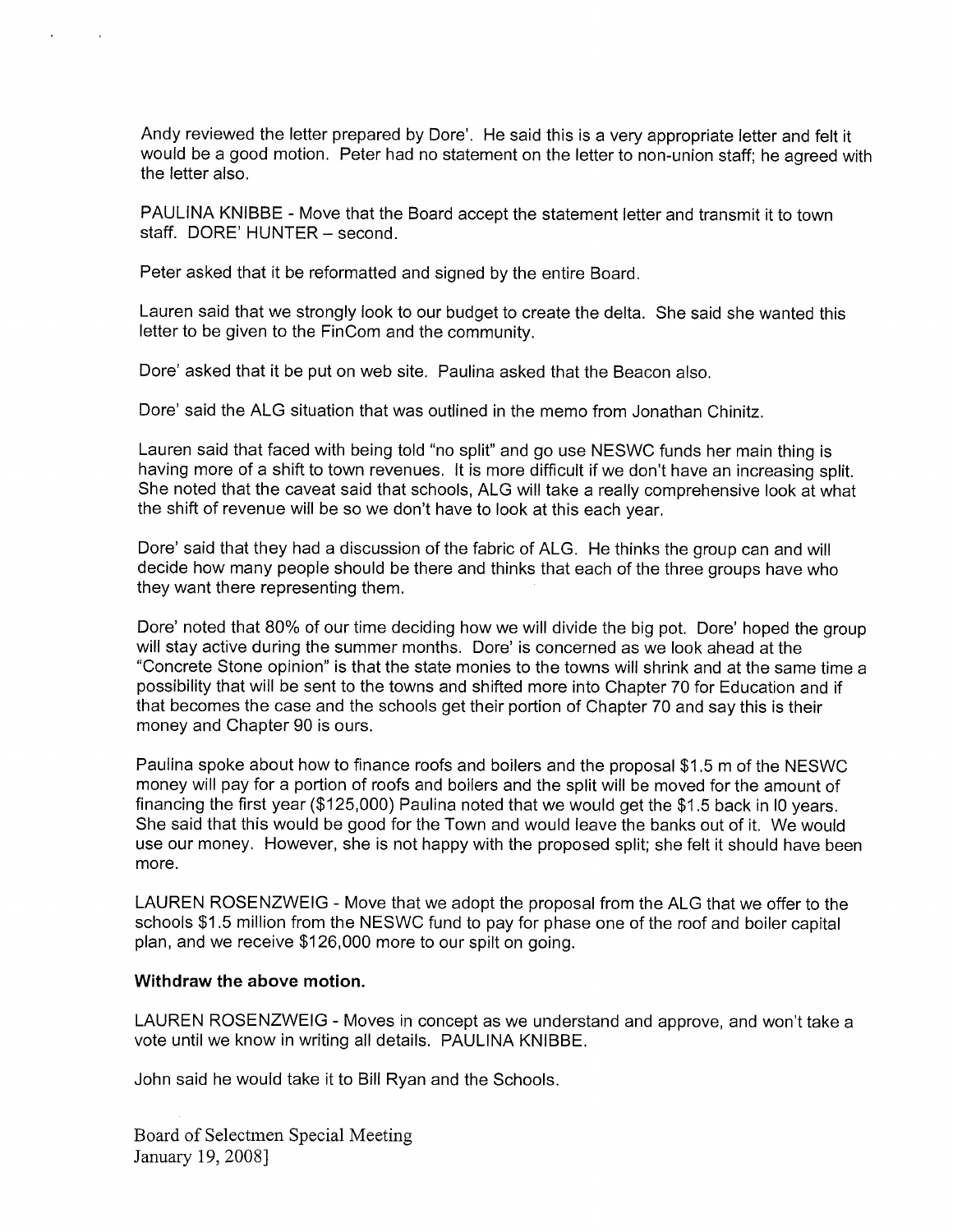Paulina wanted to be sure it is a permanent shift of the split to equal to \$126,000

### BUDGET DISCUSSION

The Board discussed the adding of the \$125,000 in the budget for the first phase of <sup>1</sup> 00%.parity and asked that it be included in the letter to employees to show our commitment.

Steve Ledoux pointed out a recent parity study in Westford and will share with the Board. It shows more of a split. The HR Director compensation will need to be looked at as to the market. They hired a police chief for \$116,000. Dore' asked that the information be given to John and the FinCom.

LAUREN ROSENZWEIG - Move we set \$125,000 aside for employee compensation fund to be used by the new HR Director and new Town Manager.

Dore' offered that we set aside \$200,000 we need to leave un-programmed to use it were we need to use it this year to demonstrate to staff that we could come back to it and we are not abandoned is proposal. He feels we need a fund for acquisition of employees.

Steve said that he could hire an HR Person and for the Board to set a target date for this. He said that during his meetings with Department heads, they talked about the parity increase and that it would not take place and also wanted the HR Director position filled. Steve wanted to know how to allocate the funds. It is important that the funds are allocated for incentives.

Paulina wanted funds set aside for Manager and HR for targeted uses.

Paulina offered that we set aside some pot of money (\$50,000-70,000) for a delta for HR Director and the targeted use by the Town Manager under his discretion this year (FY09).

Dore' suggested we let Steve and John talk about what money should be avail in the Manager reserve to hire or give bonuses to and get the number after the blue book (un -specified appropriation) what money do we have for the priority list. We need it quickly.

Andy asked about the delta in the blue book that Paulina was talking about. John said he could add a compensation reserve line in the Manager's budget. John said top step for department head is \$72,000. Andy noted the delta in professional salaries. Andy asked if that was the combination of the two deltas with 105%. Andy asked if we would go through the blue book in ripple down on each budget. John noted we are bottom line budget to get a HR Director on board and we will need this to happen in this year's budget. Budgets are authorizations from Town Meeting, and we don't have to implement them.

Andy asked about making changes in the Blue Book. John suggested it would be handled in the Budget Supplement.

John was asked to e-mail his recommendations to the Board.

Dore' asked that staff tell us when there is a substantial increase that is not related to parity.

John doesn't think we should be using funds for Woodbury Lane. We should fund the ABCC funds of \$2,000, Shuttle can be reduced to \$10,000, Hayward and Main Traffic Study can wait,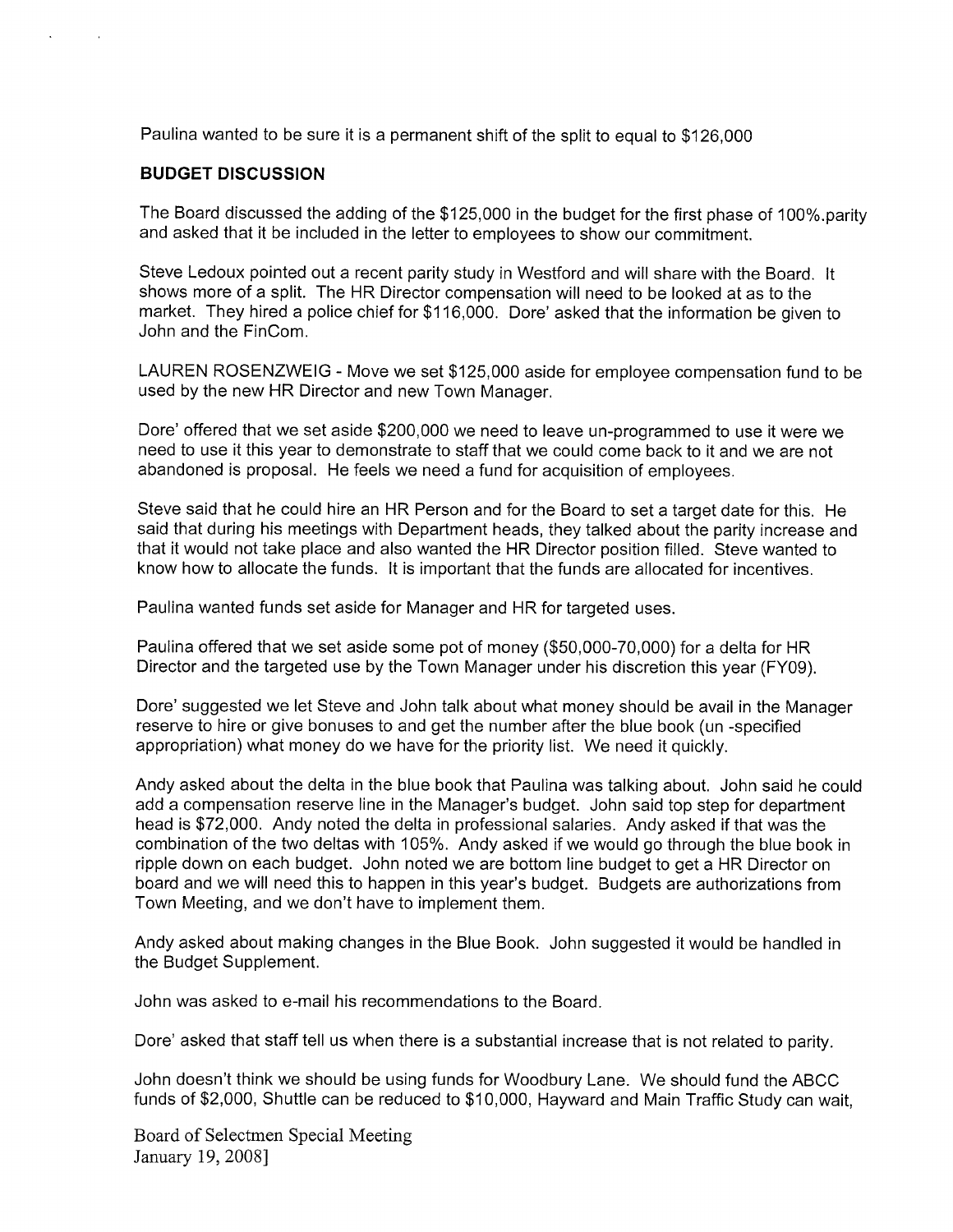# BOARD OF SELECTMEN AGENDA January 19, <sup>2008</sup> 8:00 A.M. — Francis Faulkner Room

# I. CITIZENS' CONCERNS

# II. PUBLIC HEARINGS & APPOINTMENTS

None

## III. SELECTMEN'S BUSINESS

1. FY09 BUDGET AND ALG DISCUSSION

## IV. CONSENT AGENDA

None

### V. TOWN MANAGER'S REPORT

# VI. EXECUTIVE SESSION

Not Required

### ADDITIONAL INFORMATION

Enclosed please find additional correspondence that is strictly informational and requires no Board action.

### FUTURE AGENDAS

To facilitate scheduling for interested parties, the following items are scheduled for discussion on future agendas. This IS NOT a complete Agenda.